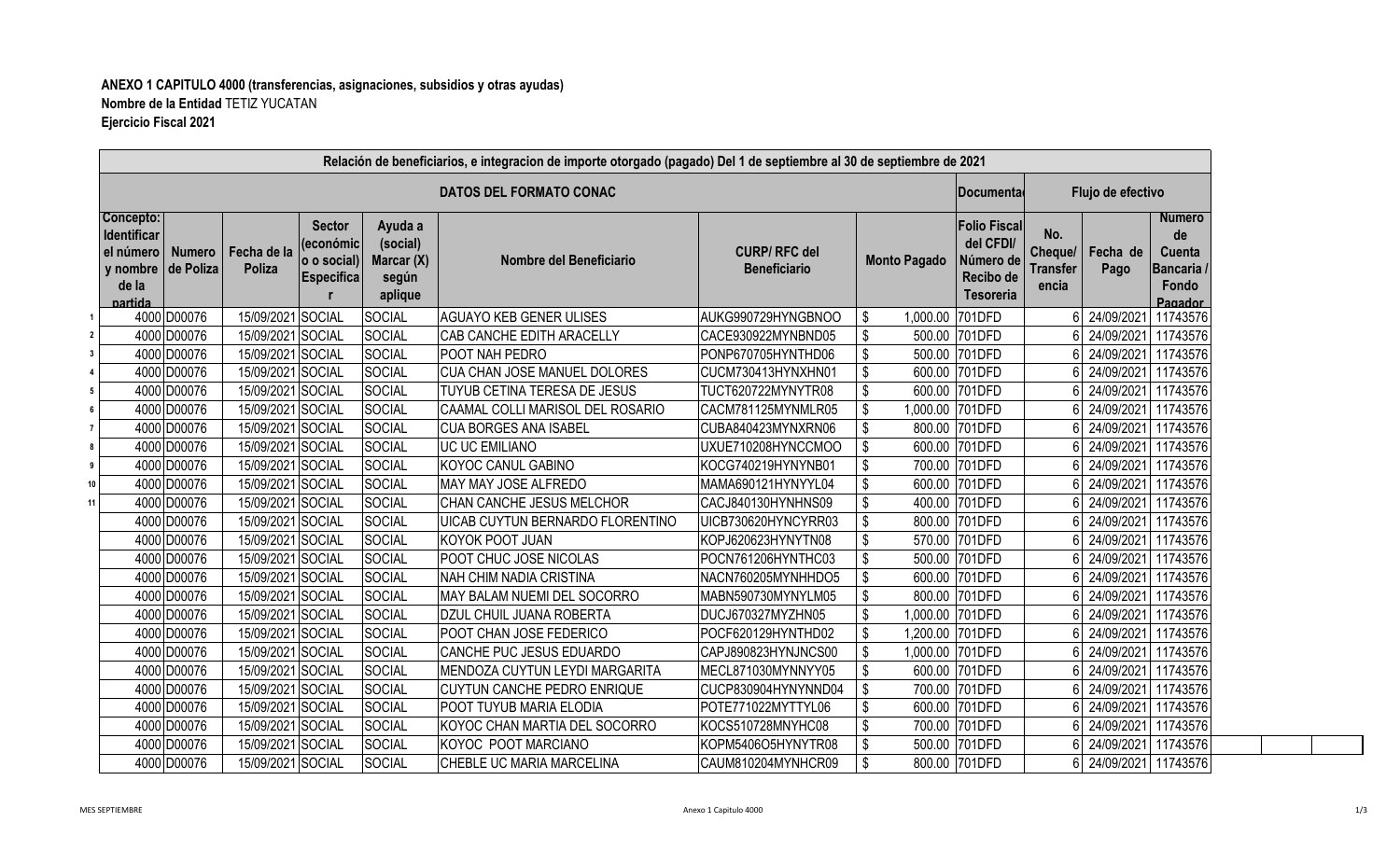|    | 4000 D00076           | 15/09/2021 SOCIAL | SOCIAL        | <b>CUA BORGES ANA ISABEL</b>        | CUBA840423MYNXRN06  | \$<br>800.00 701DFD      | 24/09/2021 11743576                    |
|----|-----------------------|-------------------|---------------|-------------------------------------|---------------------|--------------------------|----------------------------------------|
|    | 4000 D00076           | 15/09/2021 SOCIAL | <b>SOCIAL</b> | TUYUB CETINA TERESA DE JESUS        | TUCT620722MYNYTR08  | \$<br>600.00 701DFD      | 6<br>24/09/2021 11743576               |
|    | 4000 D00076           | 15/09/2021 SOCIAL | SOCIAL        | KOYOC CANUL GABINO                  | KOCG740219HYNYNB01  | \$<br>600.00 701DFD      | 6<br>24/09/2021 11743576               |
| 12 | 4000 D00076           | 15/09/2021 SOCIAL | <b>SOCIAL</b> | <b>BAAS KOYOC ERIK ENRIQUE</b>      | BAKE021118HYNSYRA3  | \$<br>800.00 701DFD      | 6<br>24/09/2021 11743576               |
|    | 4000 D00076           | 15/09/2021 SOCIAL | SOCIAL        | <b>BAAS KOYOC ANTONIA GEBRIELA</b>  | BXKA990613MYNSYN05  | \$<br>800.00 701DFD      | 24/09/2021 11743576<br>6               |
|    | 4000 D00076           | 15/09/2021 SOCIAL | <b>SOCIAL</b> | POOT NAH PEDRO                      | PONP670705HYNTHD06  | \$<br>600.00 701DFD      | 24/09/2021 11743576<br>6               |
|    | 4000 D00076           | 15/09/2021 SOCIAL | <b>SOCIAL</b> | SOSA POOT MARIA DE LOS ANGELES      | SOPA731019MYNST04   | \$<br>1,500.00 701DFD    | 24/09/2021 11743576<br>6               |
|    | 4000 D00076           | 15/09/2021 SOCIAL | SOCIAL        | PUC POOT IRVIN ANTOÑO               | PUPI980330HYNCTR03  | \$<br>770.00 701DFD      | 24/09/2021<br>11743576<br>6            |
|    | 4000 D00076           | 15/09/2021 SOCIAL | <b>SOCIAL</b> | <b>FULGENCIO POOT KOYOC</b>         | PONF9301229HYNTYL98 | \$<br>800.00 701DFD      | 6<br>24/09/2021<br>11743576            |
|    | 4000 D00076           | 15/09/2021 SOCIAL | <b>SOCIAL</b> | CHE CHAN ARMIN YVAN                 | CECA690414HYNHHR07  | \$<br>1,000.00 701DFD    | 11743576<br>24/09/2021<br>ĥ            |
|    | 4000 D00076           | 15/09/2021 SOCIAL | SOCIAL        | <b>SOSA MARIA MARGARITA</b>         | SOXM520429MYNSXR04  | \$<br>200.00 701DFD      | 24/09/2021<br>11743576                 |
|    | 4000 D00076           | 15/09/2021 SOCIAL | SOCIAL        | CEPEDA BALAM MARIA ISABEL           | CPBI501119MYNPLS06  | \$<br>400.00 701DFD      | 24/09/2021<br>11743576<br>$\mathsf{6}$ |
|    | 4000 D00076           | 15/09/2021 SOCIAL | <b>SOCIAL</b> | HUELLA CAMBIARLO POR UNO DE INE     |                     | \$<br>500.00 701DFD      | 24/09/2021 11743576<br>6               |
|    | 4000 D00076           | 15/09/2021 SOCIAL | <b>SOCIAL</b> | POOT TEC ABELARDO                   |                     | \$<br>500.00 701DFD      | 24/09/2021<br>11743576<br>6            |
|    | 4000 ######### SOCIAL | <b>SOCIAL</b>     |               |                                     | \$<br>500.00        | 701DFD                   | ########<br>11743576                   |
|    | 4000 D00081           | 29/09/2021 SOCIAL | SOCIAL        | PECH MARTIN BRENDY GUADALUOE        | PEMB000207MINCRRA7  | \$<br>800.00 701DFD      | 28/09/2021 11743576<br>12              |
|    | 4000 D00081           | 29/09/2021 SOCIAL | <b>SOCIAL</b> | CHIM PPOT ADDY ANGELICA             | CIPA780113MYNHTD09  | \$<br>500.00 701DFD      | 28/09/2021 11743576<br>12              |
|    | 4000 D00081           | 29/09/2021 SOCIAL | <b>SOCIAL</b> | CAAMAL CESAR AUGUSTO                | CAXC500415HYNMXS09  | \$<br>400.00 701DFD      | 12<br>28/09/2021<br>11743576           |
|    | 4000 D00081           | 29/09/2021 SOCIAL | SOCIAL        | CANCHE UCAN GLORIA DE JESUS         | CAUG770403MYNNCL03  | \$<br>700.00 701DFD      | 12<br>28/09/2021<br>11743576           |
|    | 4000 D00081           | 29/09/2021 SOCIAL | <b>SOCIAL</b> | <b>CANCHE PECH CLARA</b>            | CAPC510818MYNNCL00  | \$<br>500.00 701DFD      | 12<br>28/09/2021 11743576              |
| DO | 4000 D00081           | 29/09/2021 SOCIAL | <b>SOCIAL</b> | <b>CUYTUN CANCHE RODRIGO ISRAEL</b> | CUCR970725HYNYND01  | \$<br>800.00 701DFD      | 28/09/2021 11743576<br>12              |
|    | 4000 D00081           | 29/09/2021 SOCIAL | <b>SOCIAL</b> | KOYOC POOT JORGE ABUNDIO            | KOPJ560711HYNYTR02  | \$<br>600.00 701DFD      | 28/09/2021<br>11743576<br>12           |
|    | 4000 D00081           | 29/09/2021 SOCIAL | <b>SOCIAL</b> | CANCHE ZAPATA MARIA GUADALUPE       | CAZG540726MYNNPD08  | \$<br>900.00 701DFD      | 28/09/2021 11743576<br>12              |
|    | 4000 D00081           | 29/09/2021 SOCIAL | SOCIAL        | CHIM CANCHE JORGE ENRIQUE           | CICJ931219HYNHNR01  | \$<br>500.00 701DFD      | 28/09/2021 11743576<br>12              |
|    | 4000 D00081           | 29/09/2021 SOCIAL | SOCIAL        | POOT PUC JOSE ORLANDO               | PXPO740710HYNTCR05  | \$<br>400.00 701DFD      | 12<br>28/09/2021 11743576              |
|    | 4000 D00081           | 29/09/2021 SOCIAL | SOCIAL        | <b>SOSA MARIA MARGARITA</b>         | SOXM520429MYNSXR04  | \$<br>500.00 701DFD      | 12<br>28/09/2021 11743576              |
|    | 4000 D00081           | 29/09/2021 SOCIAL | SOCIAL        | RUIZ CUA EULOGIA                    | RUCE520121MYNZXL03  | \$<br>400.00 701DFD      | 12<br>28/09/2021 11743576              |
|    | 4000 D00081           | 29/09/2021 SOCIAL | SOCIAL        | CHABLE UC MARIA MARCELINA           | CAUM,810204MYNHCR09 | \$<br>800.00 701DFD      | 12<br>28/09/2021 11743576              |
|    | 4000 D00081           | 29/09/2021 SOCIAL | <b>SOCIAL</b> | CANCHE PUC JESUS EDUARDO            | CAPJ890823HYNJNCS00 | \$<br>1,000.00<br>701DFD | 12<br>28/09/2021 11743576              |
|    | 4000 D00081           | 29/09/2021 SOCIAL | <b>SOCIAL</b> | CHAN BALAM YRENE DEL ROCIO          | CABY621230MYNHLR07  | \$<br>600.00 701DFD      | 12<br>28/09/2021 11743576              |
|    | 4000 D00081           | 29/09/2021 SOCIAL | SOCIAL        | POOT TUYUB MARIA ELODIA             | POTE771022MYTTYL06  | \$<br>600.00 701DFD      | 12<br>28/09/2021 11743576              |
|    | 4000 D00081           | 29/09/2021 SOCIAL | SOCIAL        | CAUICH NAH LUIS JOAQUIN             | CANL931013HYNCHS03  | \$<br>500.00 701DFD      | 12<br>28/09/2021 11743576              |
|    | 4000 D00081           | 29/09/2021 SOCIAL | <b>SOCIAL</b> | <b>UC UC EMILIANO</b>               | UXUE710208HYNCCMOO  | \$<br>600.00<br>701DFD   | 12<br>28/09/2021 11743576              |
|    | 4000 D00081           | 29/09/2021 SOCIAL | SOCIAL        | <b>BAAS POOT FLORENTINO</b>         | BAPF550927HYNSTL07  | \$<br>400.00<br>701DFD   | 12<br>28/09/2021 11743576              |
|    | 4000 D00081           | 29/09/2021 SOCIAL | SOCIAL        | POOT CHIM CARMEN                    | POCC500716MYNTHR03  | \$<br>701DFD<br>500.00   | 12<br>28/09/2021 11743576              |
|    | 4000 D00081           | 29/09/2021 SOCIAL | <b>SOCIAL</b> | CHIM CAUICH ROMUALDO                | CICR490207HYNHCM00  | \$<br>700.00<br>701DFD   | 12<br>29/09/2021 11743576              |
|    | 4000 D00081           | 29/09/2021 SOCIAL | SOCIAL        | CANUL IX LUISA ISABEL DE JESUS      | CNIXLS80032131M500  | \$<br>500.00 701DFD      | 12<br>28/09/2021 11743576              |